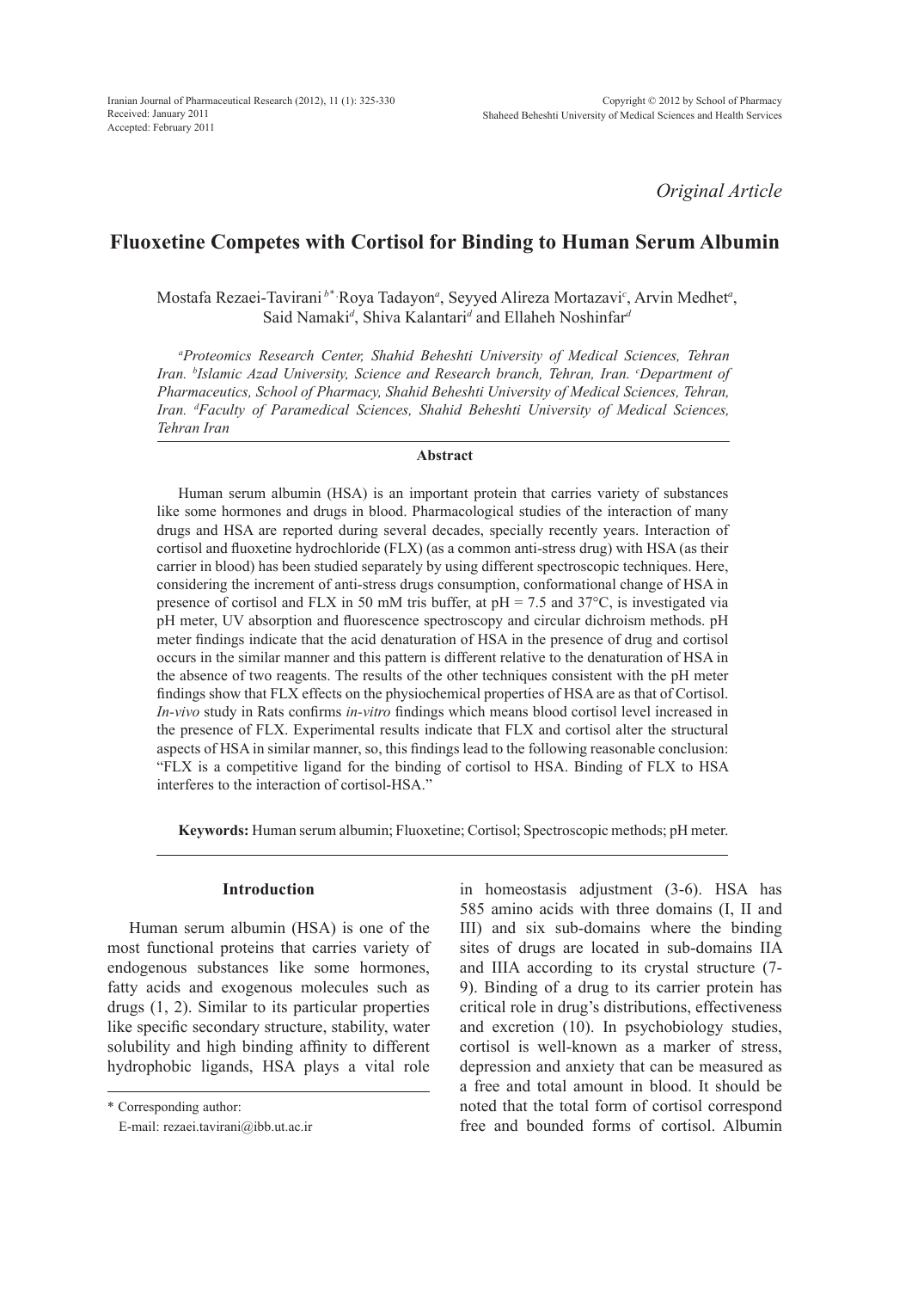and corticosteroid binding globulin (CBG) are two cortisol carriers in plasma (11). This steroid hormone has a major role in response to the physiological and mental stress (12). Fluoxetine (N-methyl-c-[4-(trifluoromethyl) phenoxy] benzenepropanamine) (FLX) is one of the drugs that is prescribed for the treatment of mental disorders like stress, depression, panic and obsession (13). FLX has a binding site on the sub-domain IIA that located on the site I of HAS. After its binding, it induces conformational changes in HSA structure (14). Regarding the binding of cortisol and anti-stress drugs like FLX, it seems that binding each of these substances can influence the binding affinity of another one. There are many reported *in-vivo* studies about the effect of FLX in Rats (15). However; there is not sufficient data about FLX cortisol interference. In this paper, we report a detailed study of the binding effects of cortisol and FLX to HSA in order to determine the mutual relationships.

## **Experimental**

Essentially fatty acid-free human serum albumin was purchased from sigma. Tris buffer 50 mM, pH 7.5 was used for all experiments. Fluoxetine hydrochloride was obtained as a gift sample from Tehran Daru Company and Hydrocortisone was obtained as a free sample from Iran Hormone Company. All of the other materials were of analytical reagent grade and deionized water was used throughout the study.

# *Subjects*

The subjects were 20 experimentally naïve male Wistar rats weighing approximately 300 g at the beginning of the experiment. They were singly housed in  $24.0 \times 17.5 \times 19.0$  cm metal cages and were maintained on a 12 h dark-light cycle (lights on at 7:00) in a temperature of 37°C. Half of the subjects were maintained at 80% of their free-feeding body weight, whereas the other half had free access to standard rodent lab food. Water was always available.

# *Drug administration*

To characterize the pharmacokinetic disposition of fluoxetine, a bolus dose of fluoxetine (5 mg/Kg as free base) dissolved in isotonic saline (0.9% NaCl) was administered by tail vein injection into the control and sample Rats. One hour after Post-injection, the whole blood samples were harvested into the borosilicate test tubes by the blood collection of anesthetized animal's orbital sinus. The whole blood samples were allowed to stand at the room temperature for 1 h and were subsequently centrifuged at 3000 g for 10 min. Harvested serum samples were stored at -20°C. Fluoxetine hydrochloride was dissolved in Tween-80 plus 0.9% NaCl. Daily intraperitoneal injections (IP injections) of 5 mg/Kg were administered for 1 day, at the same time in each group, in the tail-treated subjects. Rats in the acute treatment groups received the same dose but only once.

The corresponding treatment was given to the animals in the control group, which received tail injections (0.9% NaCl). The drug dosage was selected on the basis of its effectiveness on chronic behavioral procedures such as polydipsia (36) and stress-induced anhedonia (37).

# *Methods*

# *pH meter study*

The pH meter studies of incubated HSA in the certain condition were performed by gradually measuring pH-values against the added 50 µL of 0.1 M HCl.

#### *UV-spectroscopy study*

The UV-Vis absorption spectra of HSA from 230 nm to 320 nm were obtained by *Unico*  spectrophotometer. HSA was incubated for 5 min in a 50 mM Tris buffer under the applied conditions and then the spectra were taken.

### *Fluorescence spectroscopy study*

*The fluorescence spectra of HSA were obtained by* Varian Cary Eclipse Fluorescence Spectrophotometer in the condition as like Ultraviolet Spectroscopy (UV-spectroscopy) experiments*.*

# *Circular dichroism (CD) study*

Circular dichroism (CD) experiments were done on an Aviv 215 spectropolarimeter using a 0.1 cm cell at 0.2 nm intervals and the CD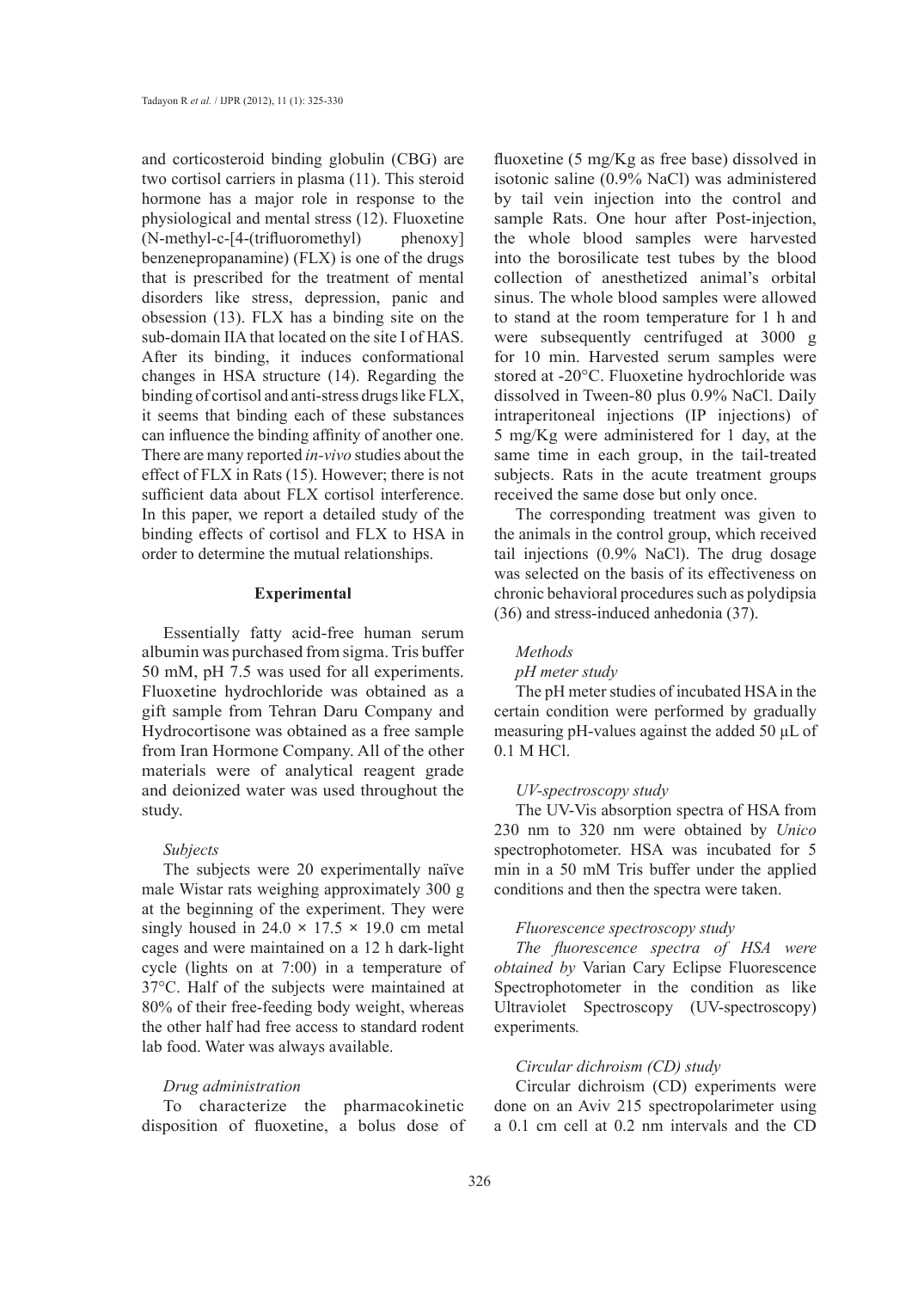parameters of HSA were calculated and illustrated as a function of wavelength in Far-UV region. Reproducibility of data was proud by repitation. Protein concentrations for pH meter, UV-spectroscopy, fluorescence and CD experiments were 0.7, 0.7, 0.07 and 0.2 mg/ mL, respectively. For all experiments, drug and hormone concentrations were 12 mg/L and 4 mg/L, respectively.

#### **Results and Discussion**

In many studies, it is reported that the binding of drug and other substances such as some hormones, changes the tertiary structure of HSA (16). In this study, it was proposed that binding cortisol as an important stress hormone and FLX as a well-known anti-stress drug will change the HSA structure. Denaturation is a common process for studying the structural aspects of proteins (17). Several conditions are introduced as protein denaturant such as: temperature, chemical reagents, pH and *etc.* (18-20). Since the titratable groups in proteins are different (21), the acid denaturation process of proteins may occur dissimilarly. Here, it is proposed that binding FLX and the cortisol effect on the HSA properties and therefore, acid denaturation of HSA in absence and presence of hormone and drug, is investigated (see Figure 1). As shown in Figure 1, the pH meter



**Figure 1**. The pH meter curves of HSA (solid line), HSA-Fluoxetine (dotted line) and HSA-cortisol (dashed line) in 50 mM Tris buffer, pH of 7.5 and at 37°C, that 50 µL of HCl 0.1 M is added to them step by step and the sample is incubated for 5 min at 37°C for each of the steps.

findings indicate that the HSA denaturations in the presence of drug and hormone are more acid-sensitive than in the absence of the two reagents. pH meter curves can be classified into two sets; the first set is HSA without any additive and the second includes HSA in the presence of two substances. In spite of contrast functions of hormone and drug in human body (stress generation and anti-stress properties), the very surprisingly point related to the acid denaturation of HSA is the similarity of curves in the presence of two substances. In correspond to the pH meter findings, it can be concluded that FLX may act as a competitive ligand for binding cortisol to HSA. UV Absorption spectroscopy is a method for the study of aromatic groups of proteins; it investigates the accessibility of these groups related to the surface of tertiary structure of protein (22, 23). For a better resolution, the UV spectra of HSA are provided in the same conditions (see Figure 2). As it is depicted in the Figure 2, UV spectra of HSA in the presence of FLX and cortisol show approximately complete similarity (especially in the 280 nm) and are different with HSA spectrum. The amount of absorption in 280 nm wavelength refers directly to the absorption of aromatic groups (24, 25), therefore, nearly equal hyperchromism of HSA in the presence of FLX and cortisol indicates that these groups are exposed due to the occurrence of conformational change in the protein in



**Figure 2**. The UV spectra of HSA (solid line), HSA-Fluoxetine (dotted line) and HSA-cortisol (dashed line) in Tris buffer 50 mM and with pH of 7.5 at 37°C.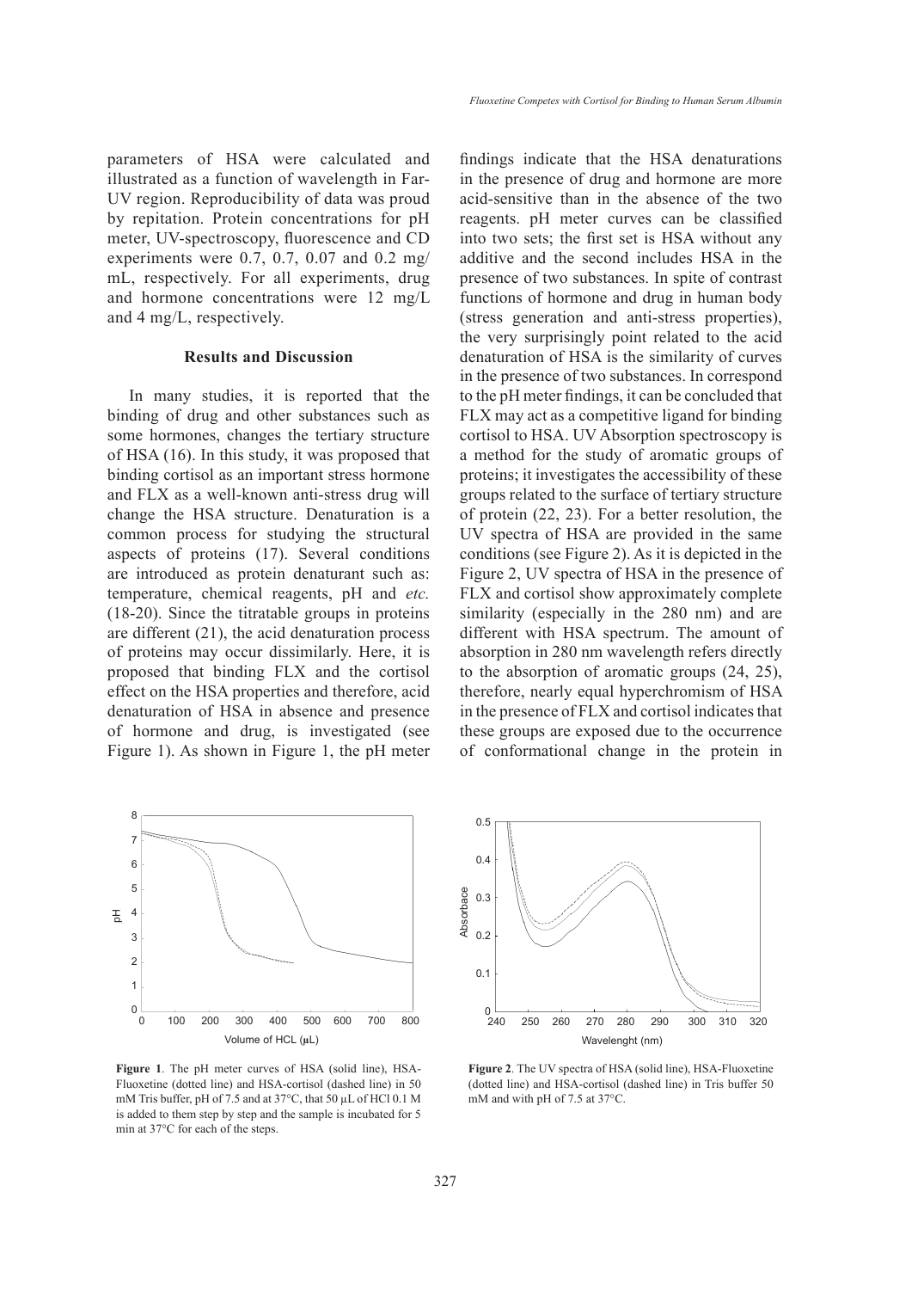similar manner. UV-spectroscopy results confirm the pH meter findings. Fluorescence spectroscopy is a sensitive method for the monitoring of protein tertiary structure change (26). Fluorescence signal (light emission) for a protein refers to the energetic levels of molecular structure (27). The main fluorophore of protein is tryptophan (28). Several conditions can affect the molecular energetic levels and therefore fluorescence properties of a protein (*e.g.* chemical components), bufferic condition and act (29). Presence of FLX and cortisol cusses a mild reduction of quantum yield of HSA (see Figure 3); it seems that drug and hormone are affected similarly on the fluoroscopy properties of HSA. The fluorescence data in correspond to the UV-spectroscopy and pH meter confirms that cortisol and FLX promote the HSA conformational change in the same direction. CD-spectroscopy is a suitable method for monitoring the secondary and tertiary structure of proteins (30, 31). Far-Ultraviolet Circular Dichroism (Far-UV CD) spectroscopy is a powerful technique that is used to determine the amount of secondary structures of proteins (32). Variation of CD parameters in 222 nm is related tightly to the rate of *α*-helix change (33- 34). In many studies, it is reported that tertiary structural changes of proteins are accompanied by the secondary structural change of proteins (35). By consider that the two reagents induce conformational change in HSA, it can



**Figure 3**. The fluorescence spectra of HSA (solid line), HSA-Fluoxetine (dotted line) and HSA-cortisol (dashed line) in Tris buffer 50 mM,  $pH = 7.5$  at 37°C.

be expected that HSA may be undergo the secondary structural change. Far-UV CD spectra of HSA in the absence and presence of FLX and cortisol are illustrated in Figure 4. Results of CD experiments (see Figure 4) indicate that HSA in the presence of FLX and cortisol loses a few amounts of its *α*-helix component in the mild and approximately similar manner. In order to understand the FLX effect on the blood cortisol level, the amounts of blood cortisol were measured 1 h after the tail injection of (0.5 mg/Kg) FLX in Rat. The results are depicted in the Figure 5. As it is shown in Figure 5, cortisol level in the presence of drug is increased from 4.5 to 14.5. Statistical analysis confirms that the presence of FLX effectively alerts blood cortisol level. Finally, it can be concluded that FLX and cortisol alter structural aspects of HSA in human blood in similar manner, so, this findings lead to the reasonable conclusion that FLX is a competitive ligand for binding cortisol-HSA. This conclusion expresses that FLX limits the transports of cortisol in blood and therefore, alters its effects as a stress factor, which is unidirectional with the function of drug.

## **Acknowledgment**

This research resulted from MSc thesis of Miss Roya Tadayon and this investigation would not be carried out if it were not for the support from Faculty of paramedical Sciences



**Figure 4**. Far-UV CD spectra of HSA (solid line), HSA-Fluoxetine (dotted line) and HSA-cortisol (dashed line) in Tris buffer 50 mM,  $pH = 7.5$  at 37°C.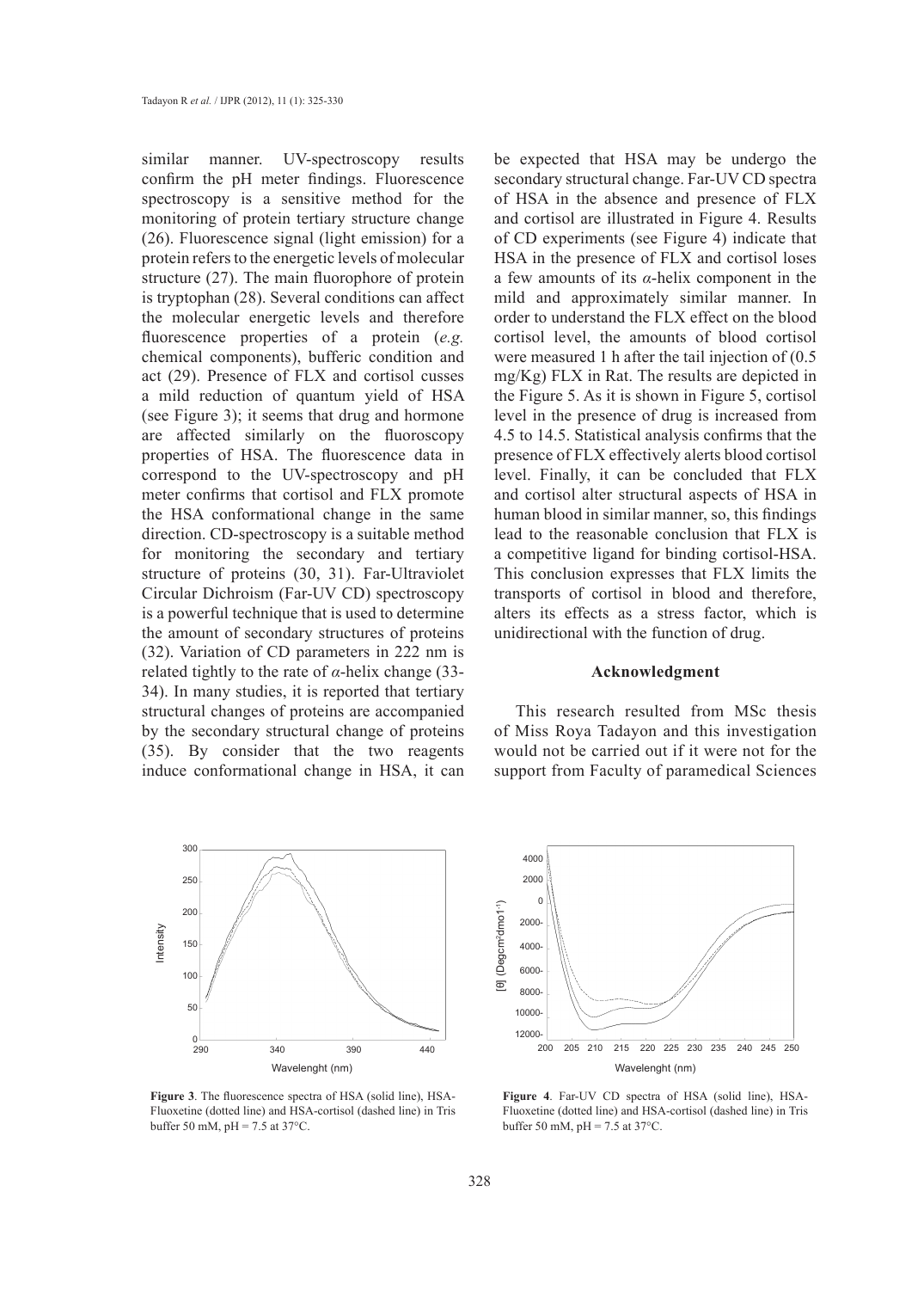

**Figure 5**. Mean value of blood cortisol level in Rats. Group 1: control group include 10 Rats that are treated by tail injection of isotonic saline (100 µL). Group 2: sample group include 9 Rats; (one of them was died) and there are treated by 100 µL FLX (0.5 mg/Kg) contain isotonic saline and powders of FLX (p-value  $\leq 0.01$ ).

#### **References**

- $(1)$  Muller WE and Wollert U. Human serum albumin as a 'silent receptor' for drugs and endogenous substances. *Pharmacol.* (1979) 19: 56-59.
- Hesami Takallu S, Rezaei Tavirani M, Kalantari (2) SH, Amir Bakhtiarivand M and Mahdivi SM. Coamoxiclav effects on the structual and binding properties of human serum albumin. *Iranian J. Pharm. Res.* (2010) 9:251-257.
- Zhang L, Wang K and Zhang X. Study of the (3) interactions between fluoroquin-olones and human serum albumin by affinity capillary. *Electrophoresis Fluorescence Method Anal. Chim*. (2007) 603: 101- 110.
- Liu M, Zhu L, Qu X, Sun D, Li L and Lin R. Studies (4) on the binding of paeonol and two of its isomers to human serum albumin by using microcalorimetry and circular dichroism. *J. Chem. Thermodyn.* (2007) 39: 1565-1570.
- Ya-Bei H, Shi-Jun W, Yan-Qin Z, Zhang Y, Xiao-(5) Yan G, Ying-Cai T and Da-Ming Z. Investigation on the interaction of prulifloxacin with human serum albumin: a spectroscopic analysis. *Chem. Pharm. Bull*. (2010) 58: 582-586.
- Lu Y, Cui F, Fan J, Yang Y, Yao X and Li J. Interaction (6) of human serum albumin with *N-*(4 ethoxyphenyl)- N0-(4-antipyrinyl), thiourea using spectroscopies and molecular modeling method. *J. Lumin*. (2009) 129: 734-740.
- Carter DC and Ho JX. Structure of serum albumin. (7) *Adv. Protein Chem*. (1994) 45: 153-203.
- Peters Jr. T. *All about Albumin: Biochemistry, Genetics*  (8) *and Medical Applications*. Academic Press, San Diugo CA. (1996) 9-75.
- (9) Salkowska A. Interaction of drugs with bovine and human serum albumin. *J. Mol. Struct*. (2002) 614: 227-232.
- $(10)$  Oppenheimer JH. Interactions of drugs with thyroid hormone binding sites. *Ann. NY. Acad. Sci.* (1973) 226: 333-340.
- Emptoz-Bonneton A, Cousin P, Seguchi K, Avvakumov (11) G, Bully C, Hammond G and Pugeat M. Novel human corticosteroid-binding globulin variant with low cortisol-binding affinity. *J. Clin. Endocrinol. Metab*. (2000) 85: 361-367.
- (12) Levine A, Zagoory-Sharon O, Feldman R, Lewis J and Weller A. Measuring cortisol in human psychobiological studies. *Physiol. Behav.* (2007) 90: 43-53.
- $(13)$  Carr RR and Ensom MH. Fluoxetine in the treatment of premenstrual dysphoric disorder. *Ann. Pharmacother.* (2002) 36: 713-717.
- (14) Katrahalli U, Jaldappagari S and Kalanur S. Probing the binding of fluoxetine hydrochloride to human serum albumin by multispectroscopic techniques. *Spectrochimica Acta Part A* (2010) 75: 314-319.
- (15) Raap DK, Evans S, Garcia F, Li Q, Muma NA, Wolf WA, Battaglia G and Vandekral D. daily injections of fluoxetine induce dose-dependent desensitization of hypothalamic 5-HT1A receptors: reductions in neuroendocrine responses to 8-OH-DPAT and in levels of Gz and Gi proteins. *J. Pharmacol. Experiment. Ther*. (1999) 288: 98-106.
- $(16)$  Huang B, Dass C and Kim H. Probing conformational changes of human serum albumin due to unsaturated fatty acid binding by chemical cross-linking and mass spectrometry. *Biochem. J.* (2005) 387: 695-702.
- (17) Rezaei-Tavirani M, Moghaddamnia SH, Ranjbar B, Amani M and Marashi SA. Conformational